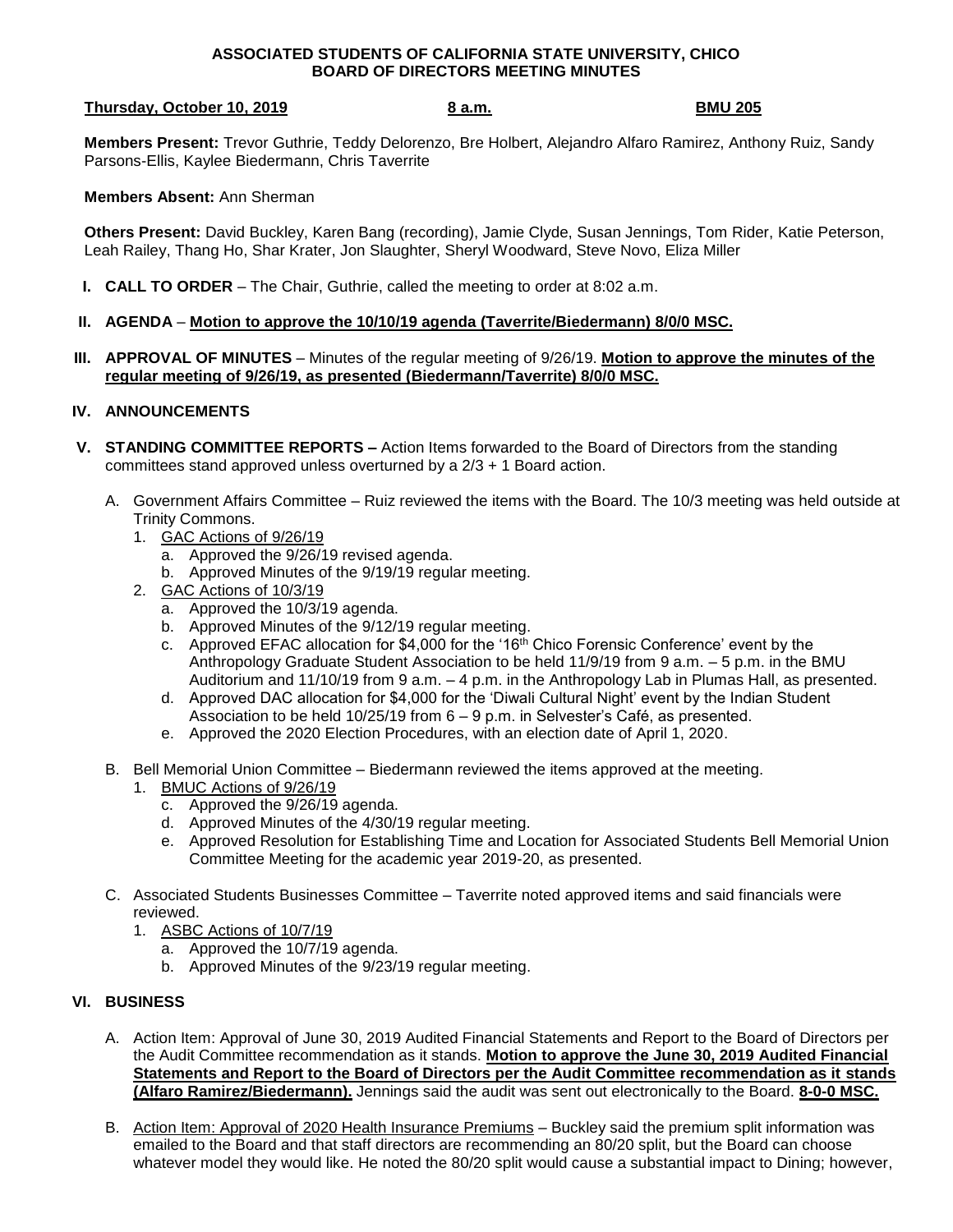the 70/40 split would put a big strain on employees, especially lower paid employees. Buckley reviewed the suggested 80/20 split, noting rates went up 39% across the board. Delorenzo said she would support the 80/20 split but noted it needs to be recognized that this is a unique year and normally costs are split 50/50. She said if next year there is not a long-term resolution, it would probably go back to a 50/50 split and Buckley agreed. **Motion to approve 80/20 (80% AS, 20% employees) split for the 2020 health insurance premiums (Delorenzo/Taverrite) 7-1-0 MSC.**

- C. Information Item: Compensation Study Buckley said today's PowerPoint was provided by Juan Garcia of Organizational Research Services. He said Garcia reviewed 67 full time classifications, covering 91 employees, identified the external market for each position using six published sources, identified employee position to market and within existing salary range, developed a plan based on a job evaluation system and also met with managers. Buckley reviewed comparable entities, noting many of our positions match up with Auxiliary Organizations Association (AOA). He said \$53,425 was our average wage, compared to AOA's average of \$55,194. He said Garcia suggested looking at people based on the tenure of how long they've been here, noting some companies base value on employee's tenure, giving them credit. Buckley said the AS has never done this and it is not being suggested by staff directors to do so at this time as it would significantly change the amounts. He said the Board could discuss this later. A Regression Analysis was next reviewed. Buckley said a review of all classifications was done and a few re-classifications may need to be done. He explained that the AS is required to be comparable to salary/benefits of the University; however, we have never been exact although are comparable per the Education Code. He said the substantially similar position of AS custodians is being recommended to be moved to \$15/hour to match the University custodian wages. Buckley said overall, pay levels are only slightly below market (-2.3%). Garcia suggested adjusting new minimum by 3% and plan further adjustments ranging from 6% to 8% due to effect of minimum wage. In addition, Garcia recommended annual salary adjustments of 2.4%. Buckley said we follow what the University does, which is usually 3%, although we can fluctuate a bit compared to the University. He noted that Garcia is recommending 25 grades based on responsibility, not tenure. Wage adjustments from 2019-2022 were presented and Buckley said the AS is at \$12.37 for the lowest entry wage. He said following the suggested adjustments, the AS would keep ahead of the minimum wage increases. Based on market findings, Buckley said Garcia is recommending looking at employee's performance, position to market, how critical the position is and what the increase would be. Buckley said when this study was begun in March there were 22 employees that were off; now there are 13 to 14 at minimum wage. He said they wouldn't be looking at tenure and the average adjustment would be determined. Buckley said if 14 employees' wages were adjusted, total estimated annual cost with benefits would be \$19,566. He noted two employee are above the grade minimum. Buckley said 15 employees are more than 10% below market. He said a recommendation would be provided to the Board for their approval.
- D. Information Item: 7/31/19 and 8/31/19 Activity Fee Fund Budget vs. Actual Slaughter reviewed the August report, noting Total Revenues at 44.51%. Total expenses at 14.46%. Net Increase (Decrease) of 2294.34%. He said overall, the fund is operating well and is below the 16.67% benchmark.
- E. Information Item: 7/31/19 and 8/31/19 Wildcat Store Financials Taverrite said August Income was at \$146,912, Expenses & Transfers at \$83,250, Net Increase (Decrease) at \$63,552, Commission Income \$149,219 YTD.
- F. Information Item: 7/31/19 and 8/31/19 Follett Wildcat Store Financials Taverrite reviewed the August financials, noting new textbooks were down 44%, used were down 25% and rentals down 39%, with digital textbooks up 9%. General Books/Un-imprinted Gifts were up 7% due in large part to the expanded selection of HydroFlask, Klean Kanteen and Chico Bag. Computers were down 25%. He explained that August was a challenging month primarily due to turnover in the Textbook Manager position and Follett is hoping to have a new Textbook Manager hired soon.
- G. Information Item: 7/31/19 and 8/31/19 Dining Services Financials Taverrite said Dining Overall Income for August was up 9.32% and 7.47% YTD. Net Income was up 389.88% for the month and 41.48% YTD. Sutter Dining Income was up 5.60% for August. Net Income update 42.07% for the month and 18.75% YTD. Cash Ops Income was up 19.56% for August and 16.10% YTD. He also reviewed other Dining area financials.
- H. Information Item: 6/30/19 Combined Student Union and WREC/AO Summary Income and Expense Statement – August financial information was distributed and Biedermann explained that the Student Union expensed 12.03% of the approved annual budget, generating 3.08% of projected income. Conference Services is trending at 23.83% of budget.